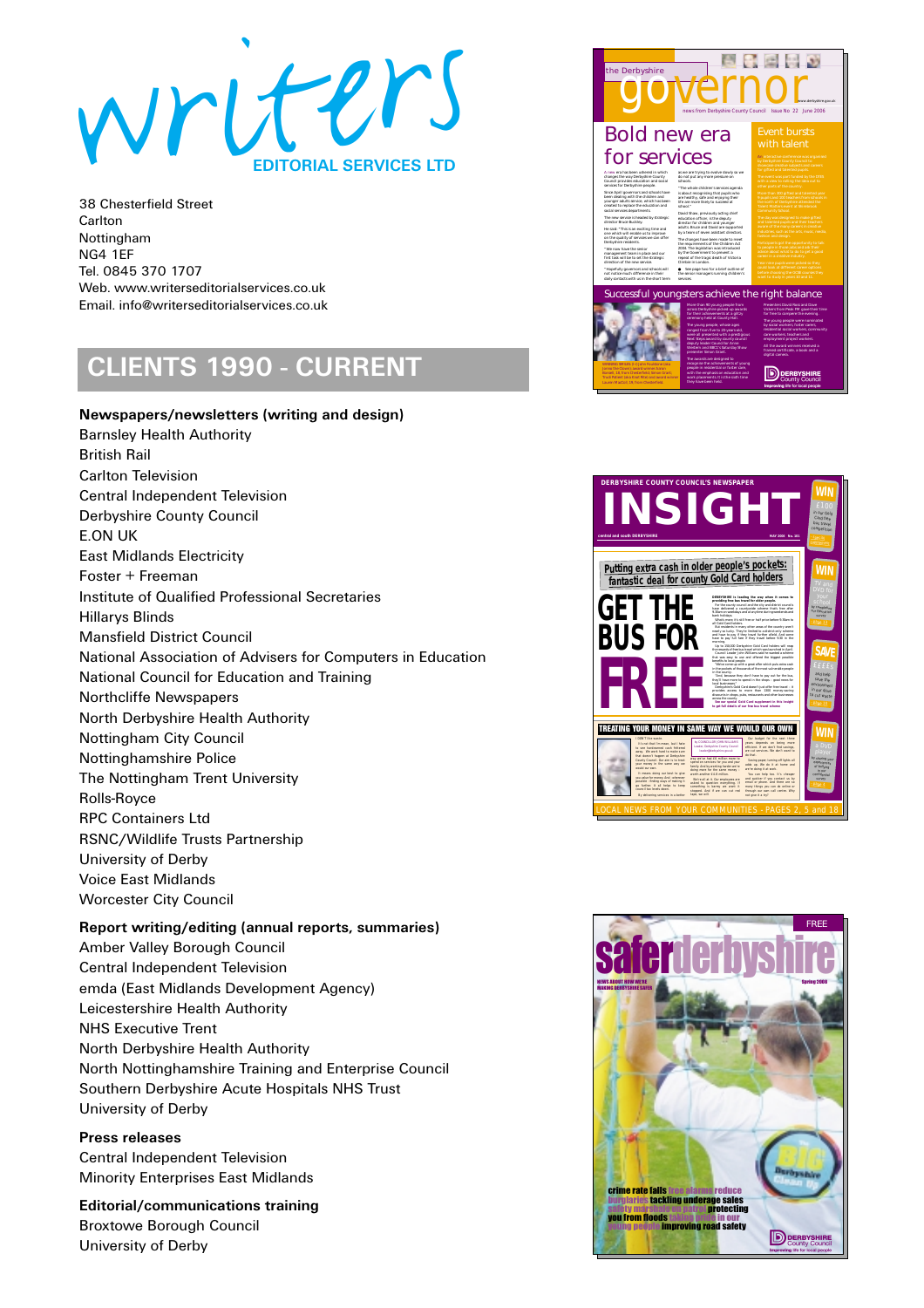

## **GOVERNOR**

### New ideas for special needs considered

Responses are being collated following a public consultation about a blueprint outlining Derbyshire County Council's plans for supporting children with special educational needs.

Governors, pupils, parents, teachers and other<br>agencies that provide support to pupils with special<br>educational needs were all consulted in a review<br>about the way services are currently provided.<br>The information gained was blueprint suggesting ways of delivering these services

In the future. This formed the basis of the consultation.<br>The consultation vas held to get the Some of Derbyshire residents about<br>all aspects of the way services are  $\bullet$  Incremental<br>all aspects of the way services are  $\$ impairment, physical impairment, hearing impairment, autism spectrum disorder and specific learning difficulties, such as dyslexia, dyscalculia and dyspraxia.

They got the vote!

A record number of young people

Laura Devergori and Octavia Quinn.

THE VOICE OF YOUTH: Newly elected Derbyshire Youth Forum members (back row l-r) Owen Bull, Rosie Copeland, Daniel Rudd, Jobie Kirkwood, Kate Bentley, Steph Coupe, Tom Raynor, Lauren Findler, Chris Birks, Toni Hale and (front l-r) Luke Avery,

Some of the main ideas include:<br>● Increasing the number of pupils who<br>can get help with special educational<br>needs in mainstream schools without the<br>need for statements<br>● Developing a greater level of<br>● Developing a greate Derbyshire County Council ● Creating more enhanced resource unit places in mainstream schools to help children with autism or physical disabilities ● Involving young people aged 14 to 19 with special educational needs more in decisions about their future. Responses from the consultation will be used to direct the way special educational needs services are provided by Derbyshire County Council in the next few years.

PLANNING CHANGES: Damian Purdy, a pupil at Ashgate Croft School, in Chesterfield, will be one of the students hoping to benefit from improved services being planned in the SEN review.

#### Promoting open and honest relationship

Governors and headteachers are being advised to look at new procedures explaining how schools causing concern will be supported by Derbyshire County

Council. The procedures have been changed to take account of the new Ofsted inspection system and the Schools Standards and Framework Act 2005. The document aims to clarify the roles and responsibilities of school advisors, governors and headteachers and to promote an open, honest and accountable relationship with schools. Schools identified as causing concern receive additional time and resources from Derbyshire County Council education advisors. This could involve advice, training, monitoring and evaluation to support the work of the headteacher, staff and governing body. The strategic director of children and younger adults and senior councillors will get regular reports on the implementation of the new procedures. The guidance can be found by visiting the schools extranet at www.dnfl.org.uk and putting 'schools causing concern' in

the search engine.



PART OF A TEAM: Sarah Everington, clerk to governors, (right) meets with headteacher Chris Watkins about issues at Duffield Meadows

Primary School.

the Derbyshire governor news from Derbyshire County Council Issue No 22 June 2006 Bold new era for services An interactive conference was organised A new era has been ushered in which as we are trying to evolve slowly so we changes the way Derbyshire County do not put any more pressure on Council provides education and social services for Derbyshire people. "The whole children's services agenda Since April governors and schools have is about recognising that pupils who been dealing with the children and are healthy, safe and enjoying their younger adults service, which has been life are more likely to succeed at created to replace the education and school." social services departments. David Shaw, previously acting chief The new service is headed by strategic education officer, is the deputy director Bruce Buckley. director for children and younger He said: "This is an exciting time and adults. Bruce and David are supported one which will enable us to improve by a team of seven assistant directors. The changes have been made to meet Derbyshire residents. the requirements of the Children Act "We now have the senior 2004. The legislation was introduced management team in place and our first task will be to set the strategic repeat of the tragic death of Victoria direction of the new service. Climbie in London. "Hopefully governors and schools will ● See page two for a brief outline of the senior managers running children's not notice much difference in their daily contacts with us in the short term services. ful youngsters achieve the right balance More than 90 young people from Presenters David Ross and Dave across Derbyshire picked up awards Vickers from Peak FM gave their time for their achievements at a glitzy for free to compere the evening. ceremony held at County Hall. The young people were nominated The young people, whose ages by social workers, foster carers, ranged from five to 20-years-old, residential social workers, community were all presented with a prestigious care workers, teachers and Next Steps award by county council employment project workers. deputy leader Councillor Anne All the award winners received a Western and BBC1's Saturday Show framed certificate, a book and a presenter Simon Grant. digital camera. The awards are designed to WINNING SMILES: (l-r) John Foulstone (aka recognise the achievements of young **D** DERBYSHIRE

people in residential or foster care, with the emphasis on education and work placements. It is the sixth time they have been held.

you don't understand. It will all fall into place eventually. If in doubt about anything - ask. I find it helpful to number the<br>agenda items. I then put a simi agenda items. I then put a similarly<br>numbered Post-it note on the<br>relevant papers. At the start of the<br>meeting I lay out the papers in<br>number order. It means I can easily<br>grab the relevant papers during the<br>meeting and It focused if they can see the<br>mountain of work to be covered! Remember governors will have done a day's work before getting to the meeting so a sense of humour helps when dealing with a heavy agenda. How do you support the induction and retention of new governors? ● Induction We sometimes appoint 'mentor' governors to guide new members. All governors are invited to meet the headteacher and look round the school when the children are present. Governors are also encouraged to attend training courses. I send all new governors a welcome pack containing past and current agendas, contact numbers and documents explaining policy and current issues in the school. ● Retention rely have make governors feel needed and part of<br>1. If I is frustrated or upset at a meeting I contact them the next day to try to resolve the issue. It is important everyone feels their voice is heard and their opinion valued.

#### The role of clerk to governors is an increasingly demanding one. We talk to SARAH EVERINGTON, clerk to governors at Duffield Meadows Primary School, about her work and the challenges she faces.

Bonsell, 18, from Chesterfield; Simon Grant; Lauren MacColl, 19, from Chesterfield.

## Aim to make governors feel part of the team

How do you effectively support your governing body? I normally bring spare copies of papers in case anyone's forgotten them and have scraps of paper to hand in case a ballot is needed. As I also work in the school office I have a handle on other issues like

budgets and personnel. I find this 'inside' information useful at governors' me

> What support do you receive in your role? The headteacher, chair and

#### governors are always available to offer advice. Derbyshire County Council's governor support office is excellent at providing help and their termly clerks' briefings are s excenent at p<br>their termly cle<br>very useful too.

It's easy to forget that auditors are also there to advise on best practice. There are a number of websites and publications I find useful:

- Derbyshire County Council's Derbyshire Net for Learning at
- www.dnfl.org.uk and Governornet at
- www.governornet.co.uk The Guide to the Law for School Governors
- The clerks' handbook available from governor

support<br>● DfES produced governors'

● Clerks' corner in the Governor newsletter

What advice would you offer new clerks?

### Don't panic or worry if your first few meetings seem a blur – a sea of faces all talking about things

### Things to do in the summer term

● Consider and agree the procedure for the nomination/election of<br>the chair and vice-chair in the autumn term<br>● Review performance management policy and clarify arrangements<br>for the coming year

- 
- $\bullet$  Agree content of the school profile and school profile and school problem and school profile and school problem and school profile and school profile and school profile and school profile and school profile and schoo

**7**

**Frequency:** Quarterly

**Format:** A4, 12-16 pages **Readership:** School governors and support staff **Client:** Derbyshire County Council **Contribution:** Sub-editing, design and print liaison

> **Winner - Best Internal Communications CIPR Awards, Local Government Group 2001**

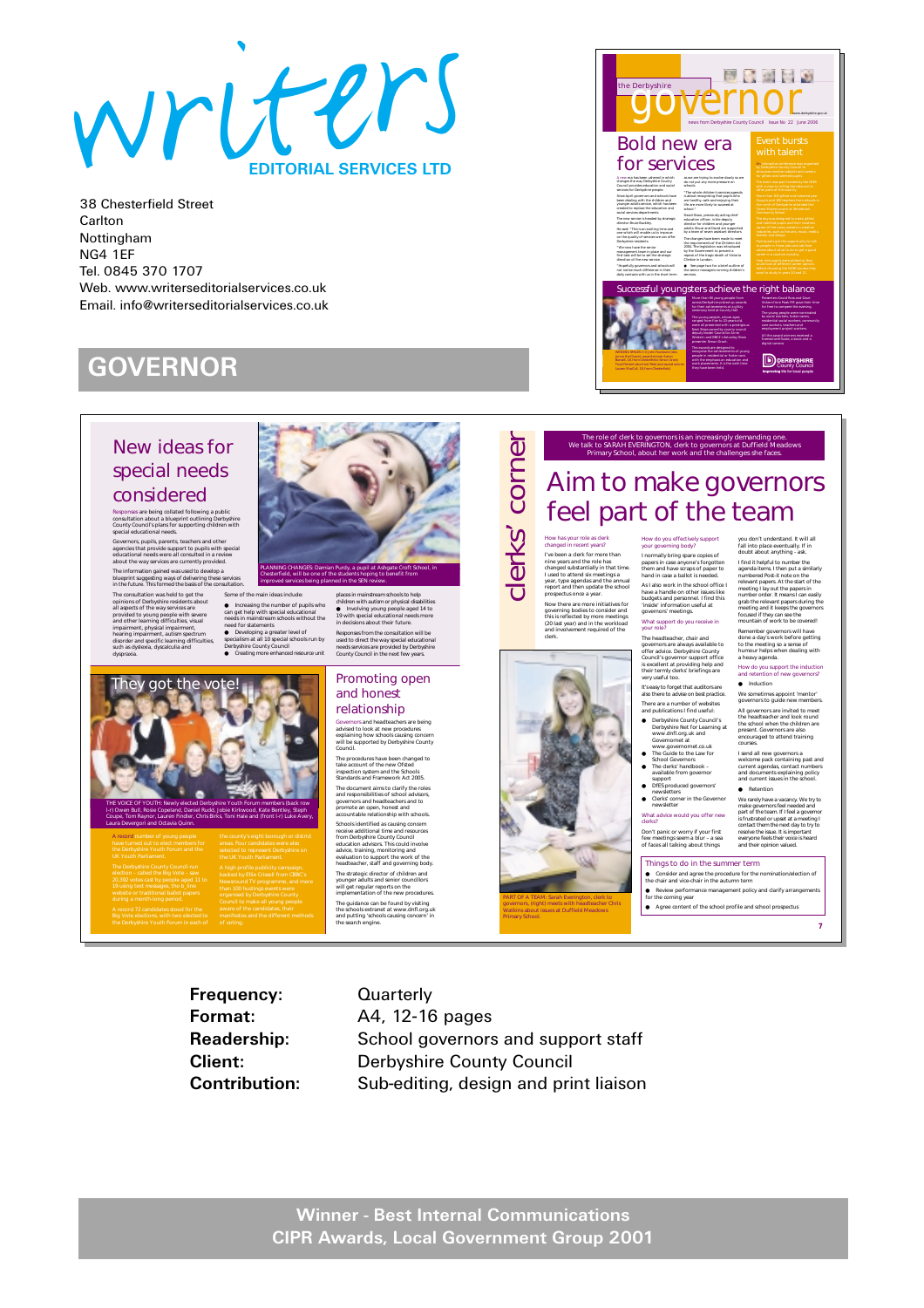

# **INSIGHT**





**Frequency:** Bi-monthly **Format:** Tabloid, 32 pages

**Readership:** Council tax payers in Derbyshire **Client:** Derbyshire County Council **Contribution:** Sub-editing, design and print liaison

**Winner - Best Newsletter, Midlands IPR Pride Awards 2005 Finalist - Communications in Business Awards 2004**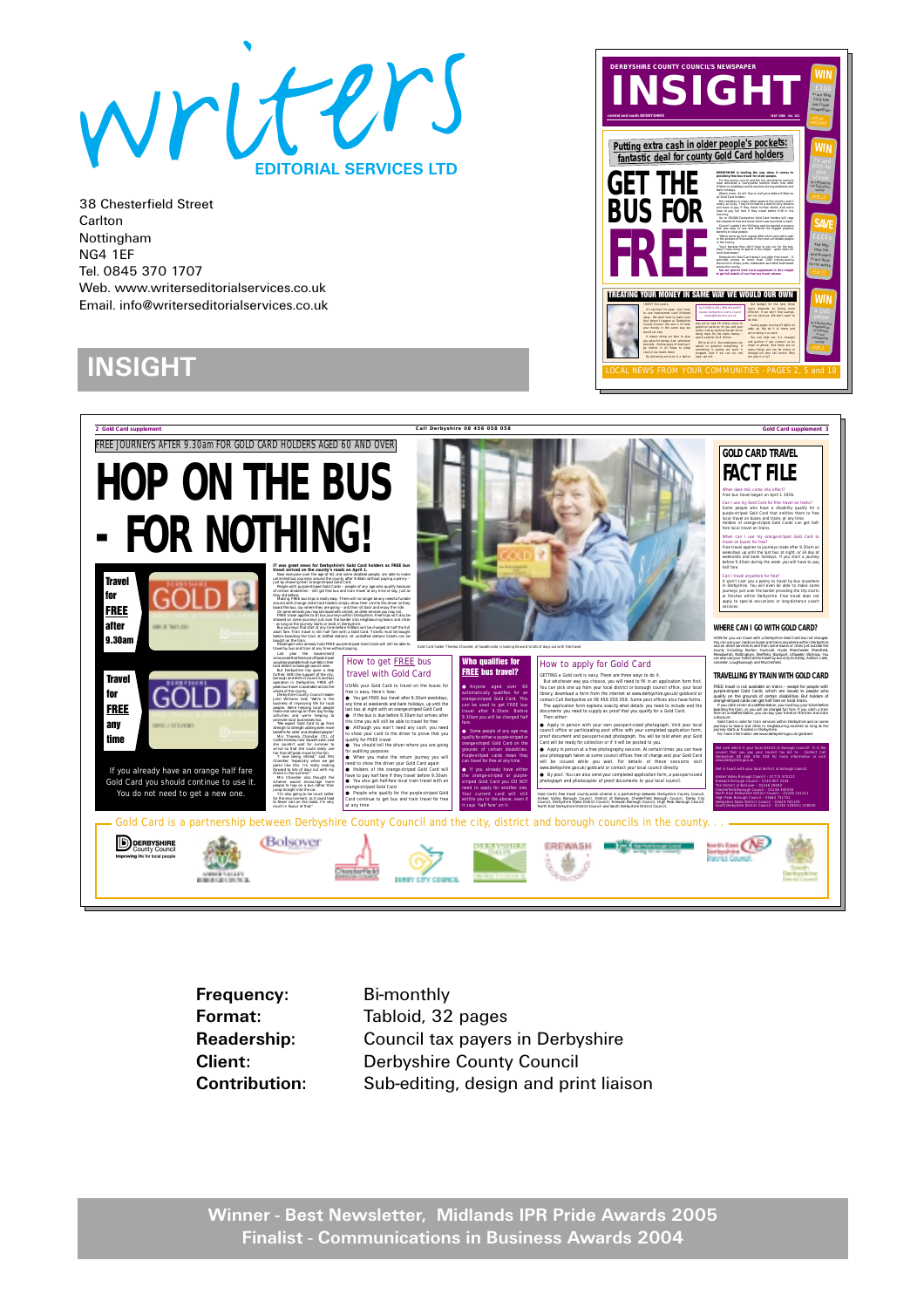

# **NOTTINGHAMSHIRE TODAY**





**Frequency:** Monthly

**Format:** A4, 172+ pages **Readership:** On general sale **Client:** Nottingham Post Group **Contribution:** Editing, writing, design

> **Finalist - Regional Magazine of the Year The Newspaper Society 2004**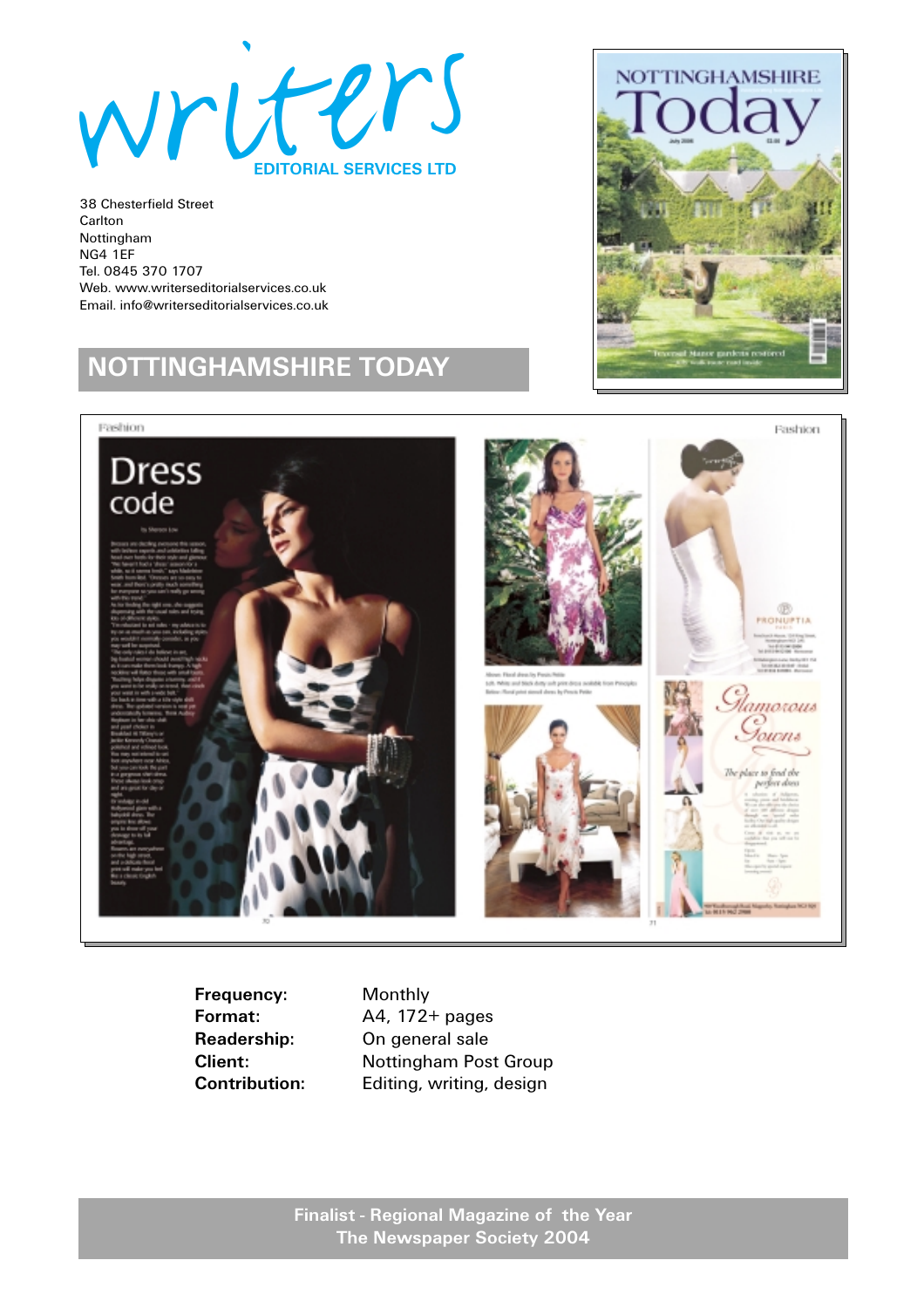

## **SAFER DERBYSHIRE**



### EREWASH

WEST PARK in Ilkeston was given a clean up by local volunteers who filled a van with rubbish from a litter-pick. Graffiti was removed from park build-ings and a specialist coating used so any further graffiti can be easily removed.

St James's estate in Long Eaton<br>had a free bulky waste collection day<br>and residents helped with graffiti<br>removal. Litter-picks have also taken<br>place on Petersham Green in Long<br>Eaton and in the Gallows and<br>Larklands areas o also removed graffiti from play equip-ment at the Gallows play area.

SOUTH DERBYSHIRE

and better lighting were installed at Newhall Cemetery. Bollards were also put in across the entrance in Oversetts Road to stop motorcyclists using the parkland. *Volunteers cleared away rubbish of all kinds in Creswell*



**Derbyshire** 



**derbyshire safer 8**

EIGHT streets in the Middlecroft area<br>got a clean-up in November – 13<br>tonnes of bulky household waste<br>including 32 TVs and 19 fridges were taken away. Volunteers helped to pick up litter and remove graffiti. A small group of offenders, supervised by the Probation Service, cleared an over-grown area of shrubs and litter and own area or<br>anted bulbs.

*Residents of all ages got involved in Long Eaton*

Getting our communities

back in good order



*Teams of litter-pickers made a real difference in Ilkeston.* HIGH PEAK **DERBYSHIRE DALES** a kacamatan

NEW MILLES residents have been busy<br>making their community a nicer place.<br>They've removed graffitit, reganted<br>railings, cleared overgrown trees on<br>railings, cleared overgrown trees on<br>the Sext Valley Trail, in proved an al

### **BOLSOVER**

LAND just on the edge of Creswell<br>LAND just on the edge of Creswell<br>pers, used by motoibikes and becomes<br>overgrown. It's now been cleared of<br>muchish and stripped of all overgrown<br>wegeted with grass and a community<br>research

THE HURST FARM estate in Matlock<br>that a clean up and rubbish collection<br>abd a clean up and rubbish collection<br>thrown out by residents and local chil-<br>thrown out by residents and local chil-<br>dram had a busy time litter-pick

AN AREA outside Small Thorn Place flats in Woodville had a good tidy-up.<br>Weeds were removed and skips provided for residents to get rid of rubbish.<br>In Swadlincote the bus station rail-<br>ings were given a new coat of paint<br>and the Rinkway passage near High<br>S

**Frequency:** Bi-annual

**Format:** A4, 20 pages **Readership:** Public at large - distributed throughout council offices, libraries and information centres **Client:** Derbyshire County Council **Contribution:** Sub-editing and design